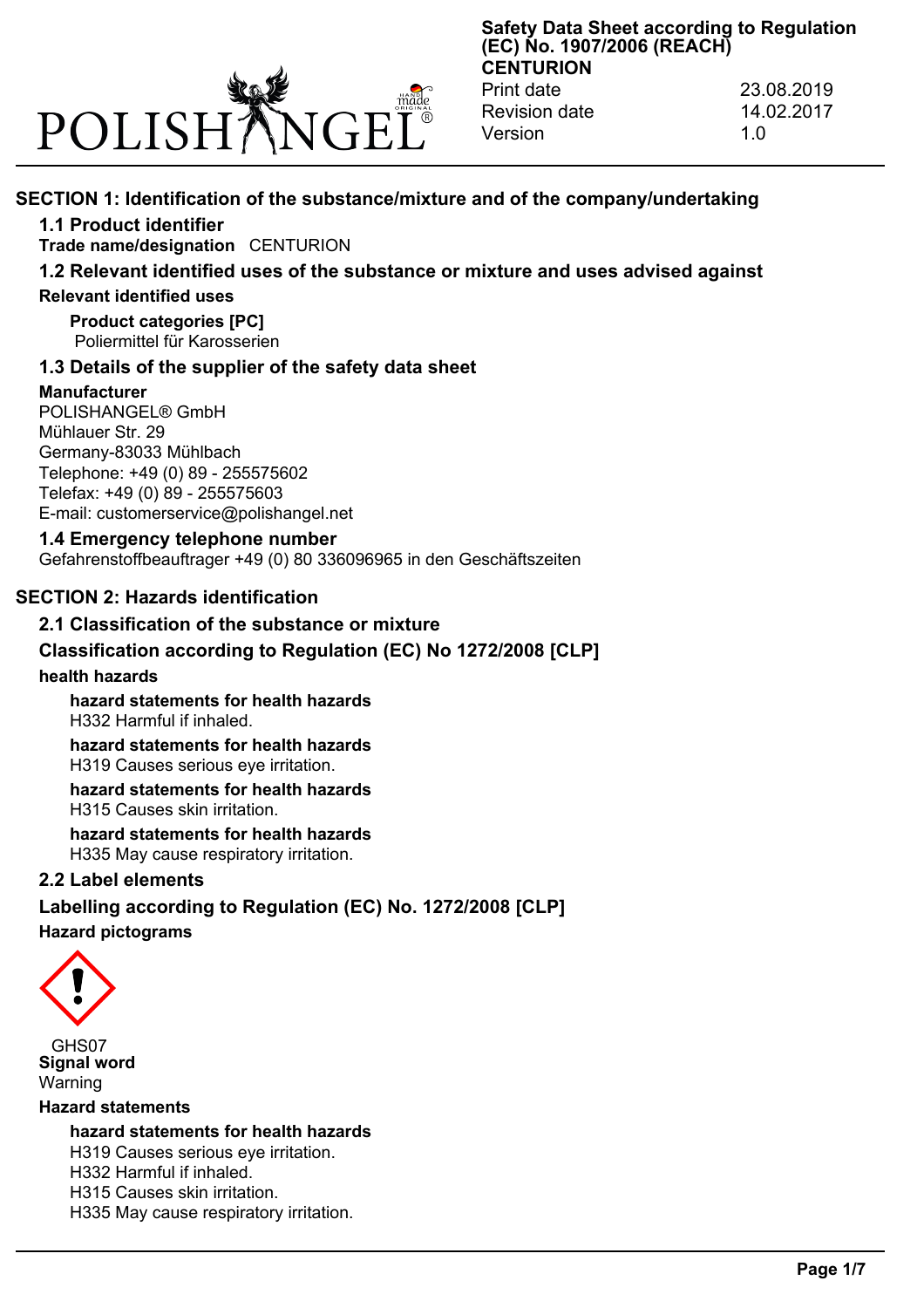

#### **Precautionary statements**

#### **General:**

P101 If medical advice is needed, have product container or label at hand.

P102 Keep out of reach of children.

#### **Prevention:**

P271 Use only outdoors or in a well-ventilated area.

#### **2.3 Other hazards**

No data available

#### **SECTION 3: Composition / information on ingredients**

#### **remark**

Es gilt Anmerkung P (Benzol < 0,1 %) im Anhang VI der EG-Verordnung 1272/2008/EG für die unten aufgeführten Kohlenwasserstoffe, dadurch entfällt die Kennzeichnung mit R45 bzw H350.

### **3.1/3.2 Substances/Mixtures**

# **Hazardous ingredients**

| tetraethyl silicate<br>CAS 78-10-4<br>EC 201-083-8<br>INDEX 014-005-00-0<br>Flam. Liq. 3, H226 / Acute Tox. 4, H332 / Eye Irrit. 2, H319 / STOT SE<br>3, H <sub>335</sub>                                                         | 20%       |
|-----------------------------------------------------------------------------------------------------------------------------------------------------------------------------------------------------------------------------------|-----------|
| Solvent naphtha (petroleum), medium aliph.; Straight run kerosine<br>CAS 64742-88-7<br>EC 265-191-7<br>INDEX 649-405-00-X<br>STOT RE 1, H372 / Asp. Tox. 1, H304                                                                  | $10\%$    |
| Solvent naphtha (petroleum), light arom.; Low boiling point naphtha -<br>unspecified<br>CAS 64742-95-6<br>EC 265-199-0<br>INDEX 649-356-00-4<br>STOT RE 1, H372 / Skin Irrit. 2, H315 / Acute Tox. 4, H332 / Asp.<br>Tox. 1, H304 | $1\%$     |
| <b>Titanium Dioxide</b><br>CAS 13463-67-7<br>Acute Tox. 4, H332 / Eye Irrit. 2, H319                                                                                                                                              | $10\%$    |
| <b>Acrylic Polymers</b><br>CAS 9003-01-4<br>Skin Irrit. 2, H315 / Eye Irrit. 2, H319                                                                                                                                              | $5 - 15%$ |

#### **SECTION 4: First aid measures**

#### **4.1 Description of first aid measures**

#### **Following inhalation**

Provide fresh air.

#### **Following skin contact**

Remove mechanically (e.g. dab away using wadding or cellulose material) then thoroughly wash the affected skin with a mild cleansing agent and water.

**Safety Data Sheet according to Regulation (EC) No. 1907/2006 (REACH) CENTURION**

Print date 23.08.2019 Revision date 14.02.2017 Version 1.0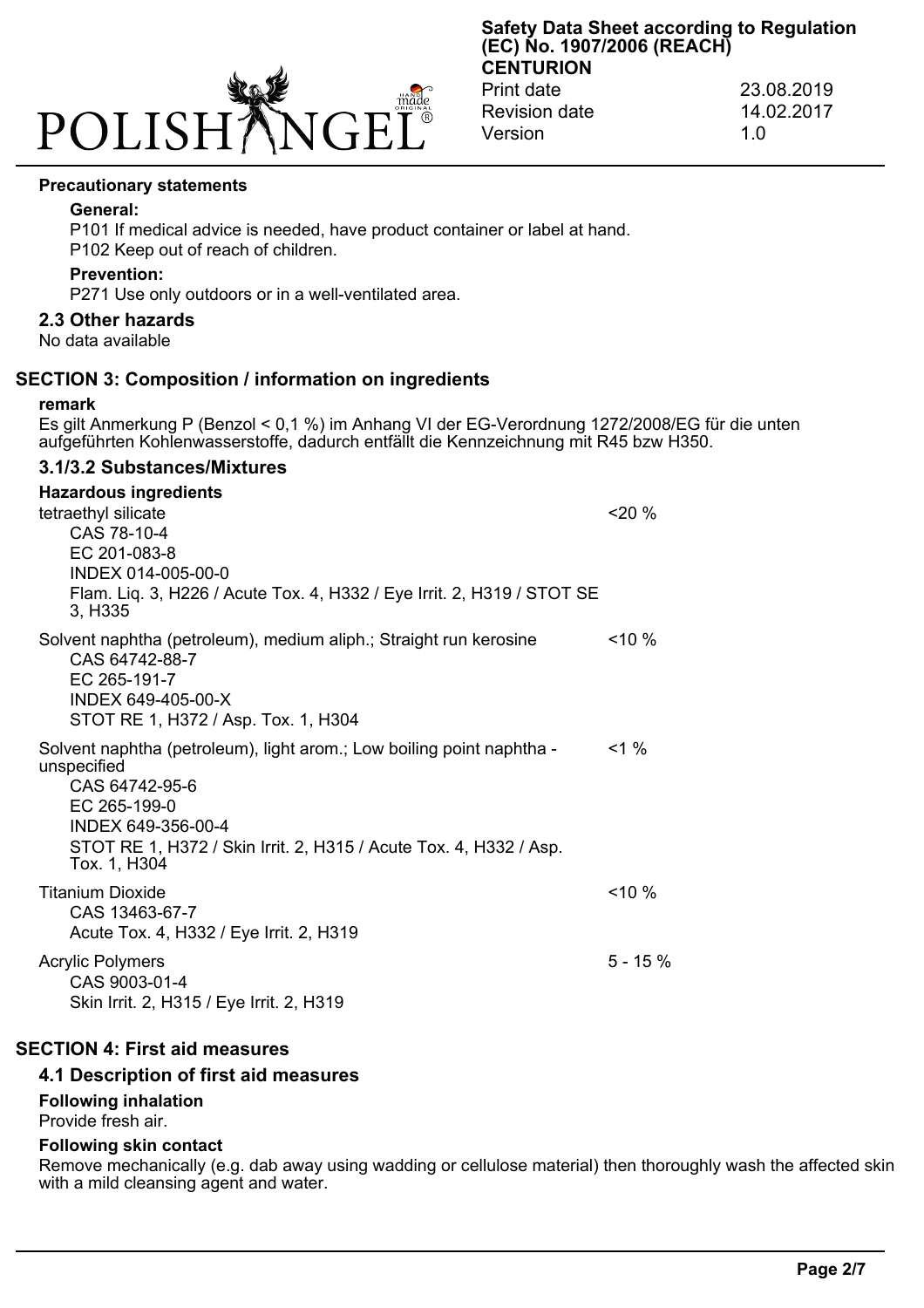

Print date 23.08.2019 Revision date 14.02.2017 Version 1.0

#### **After eye contact**

Rinse immediately carefully and thoroughly with eye-bath or water.

#### **After ingestion**

Rinse mouth immediately and drink plenty of water.

#### **4.2 Most important symptoms and effects, both acute and delayed** No data available

**4.3 Indication of any immediate medical attention and special treatment needed** No data available

#### **SECTION 5: Firefighting measures**

#### **5.1 Extinguishing media**

**Suitable extinguishing media** Foam

Carbon dioxide (CO2)

**Unsuitable extinguishing media** Water spray jet

## **5.2 Special hazards arising from the substance or mixture**

**Hazardous combustion products** not determined

## **5.3 Advice for firefighters**

## **Special protective equipment for firefighters**

Wear a self-contained breathing apparatus and chemical protective clothing. In case of fire: Wear self-contained breathing apparatus.

## **SECTION 6: Accidental release measures**

# **6.1 Personal precautions, protective equipment and emergency procedures**

#### **For non-emergency personnel**

# **Emergency procedures**

Provide adequate ventilation.

# **6.2 Environmental precautions**

No special environmental measures are necessary.

# **6.3 Methods and material for containment and cleaning up**

# **For containment**

# **Suitable material for taking up**

Water (with cleaning agent) Universal binder

**6.4 Reference to other sections** Personal protection equipment: see section 8

# **SECTION 7: Handling and storage**

# **7.1 Precautions for safe handling**

# **Advices on general occupational hygiene**

Avoid contact with skin, eyes and clothes. Work in well-ventilated zones or use proper respiratory protection.

# **Protective measures**

# **Advices on safe handling**

No special technical protective measures are necessary.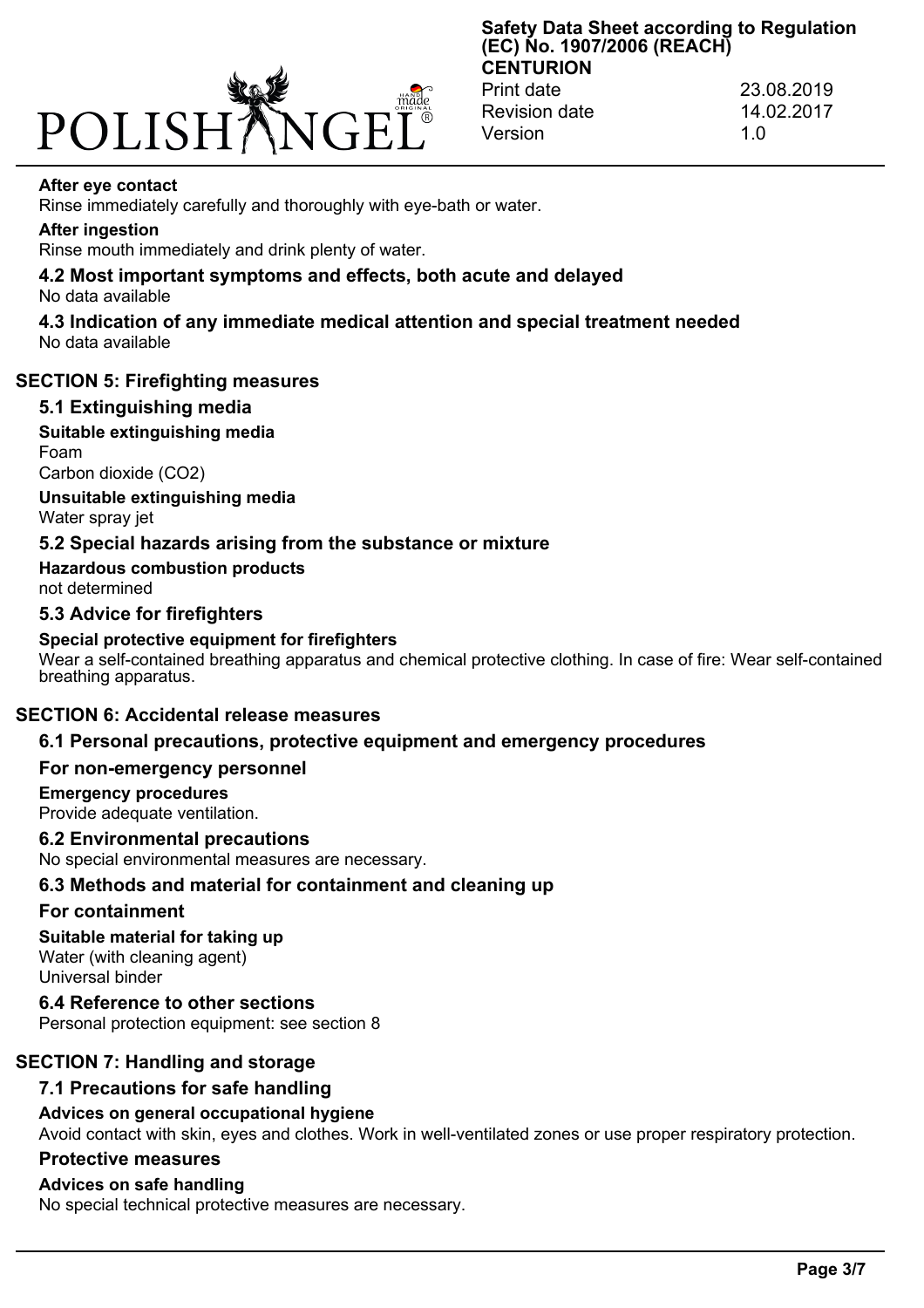

Print date 23.08.2019 Revision date 14.02.2017 Version 1.0

# **7.2 Conditions for safe storage, including any incompatibilities**

# **Further information on storage conditions**

**storage temperature Value** 5 - 30 °C

# **7.3 Specific end use(s)**

**Recommendation** No data available

## **SECTION 8: Exposure controls/personal protection**

## **Additional information**

Observe the expiry date.

#### **8.1 Control parameters** No data available

**8.2 Exposure controls**

## **Personal protection equipment**

## **Eye/face protection**

**Suitable eye protection** Eye glasses

# **Skin protection**

**Suitable gloves type** Disposable gloves Einmalhandschuhe Vinyl- oder Latexhandschuhe auch Naturlatex

# **Breakthrough time (maximum wearing time)** >480 min

**Thickness of the glove material** >1 mm

#### **Body protection**

**Suitable protective clothing** Apron

# **SECTION 9: Physical and chemical properties**

# **9.1 Information on basic physical and chemical properties**

#### **Appearance**

**Physical state** emulsion **Colour** black **Odour**

#### characteristic

|                                                 |        | parameter | Method - source - remark |
|-------------------------------------------------|--------|-----------|--------------------------|
| pH                                              |        |           |                          |
| Melting point/freezing point                    |        |           | not determined           |
| Initial boiling point and boiling range >100 °C |        |           |                          |
| Flash point $(^{\circ}C)$                       | >70 °C |           |                          |
| Evaporation rate                                |        |           | not determined           |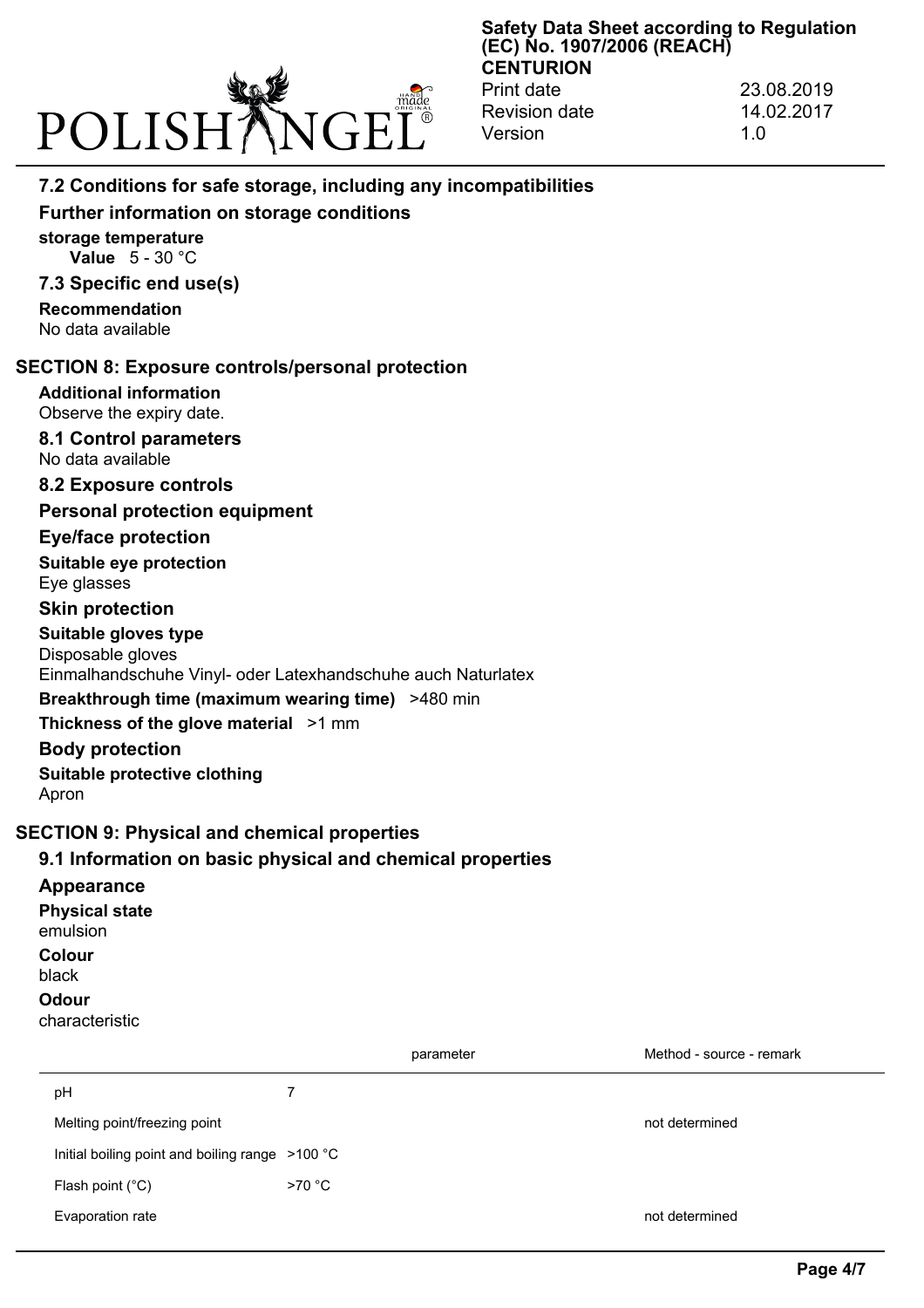

Print date 23.08.2019 Revision date 14.02.2017 Version 1.0

|                                        |                            | parameter         | Method - source - remark |
|----------------------------------------|----------------------------|-------------------|--------------------------|
| flammability                           |                            |                   | not determined           |
| Upper explosion limit                  |                            |                   | not determined           |
| lower explosion limit                  |                            |                   | not determined           |
| Vapour pressure                        |                            |                   | not determined           |
| Vapour density                         |                            |                   | not determined           |
| Relative density                       | $1,09$ g/cm <sup>3</sup>   | Temperature 20 °C | Density                  |
| Fat solubility (g/L)                   |                            |                   | not determined           |
| Water solubility (g/L)                 |                            |                   | not determined           |
| Soluble (g/L) in                       |                            |                   | not determined           |
| Partition coefficient: n-octanol/water |                            |                   | not determined           |
| Auto-ignition temperature              |                            |                   | not determined           |
| Decomposition temperature              |                            |                   | not determined           |
| Dynamic viscosity                      | 3500 - 5000 mPa*s          |                   |                          |
| flow time                              |                            |                   | not determined           |
| Kinematic viscosity                    | $>20.5$ mm <sup>2</sup> /s | Temperature 40 °C |                          |

# **9.2 Other information**

No data available

# **SECTION 10: Stability and reactivity**

#### **10.1 Reactivity**

This material is considered to be non-reactive under normal use conditions.

#### **10.2 Chemical stability**

No exothermic decomposition at temperatures up to 300 °C.

# **10.3 Possibility of hazardous reactions**

No known hazardous reactions.

# **10.4 Conditions to avoid**

none

## **10.5 Incompatible materials**

**Materials to avoid**

none

**10.6 Hazardous decomposition products** none

# **SECTION 11: Toxicological information**

# **Toxicokinetics, metabolism and distribution Human toxicological data** No data available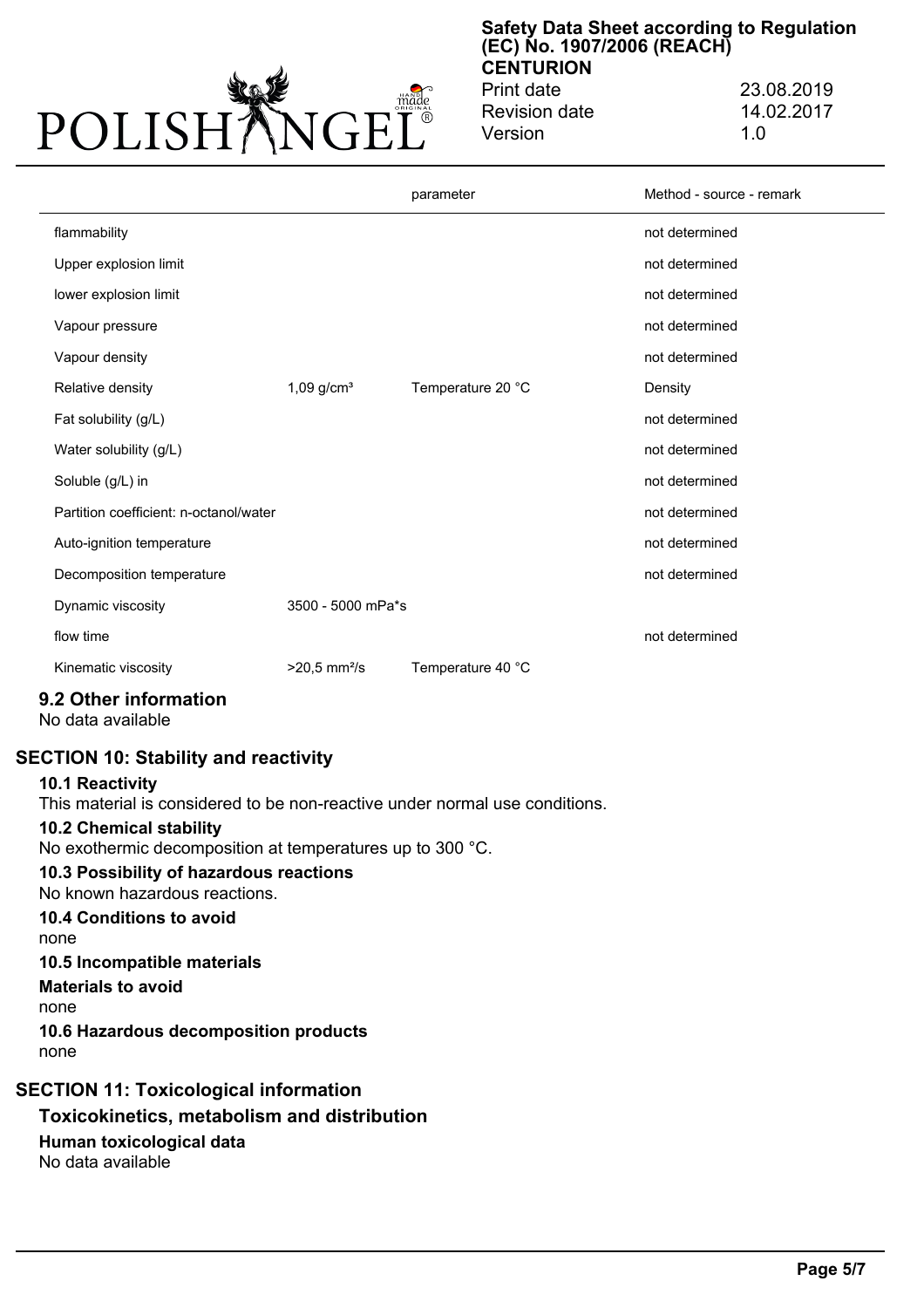

Print date 23.08.2019 Revision date 14.02.2017 Version 1.0

# **11.1 Information on toxicological effects**

## **Acute toxicity**

## **Acute dermal toxicity**

**ingredient** Solvent naphtha (petroleum), light arom.; Low boiling point naphtha - unspecified **Acute dermal toxicity** >5840 mg/kg

**Effective dose**

 $LD50<sup>1</sup>$ 

**Species:**

Rat

**source**

**ECHA** 

## **SECTION 12: Ecological information**

## **12.1 Toxicity**

No information available.

# **12.2 Persistence and degradability**

No information available.

#### **12.3 Bioaccumulative potential**

No information available.

#### **12.4 Mobility in soil**

No information available.

# **12.5 Results of PBT and vPvB assessment**

not applicable

## **12.6 Other adverse effects**

No information available.

# **SECTION 13: Disposal considerations**

# **13.1 Waste treatment methods**

#### **Appropriate disposal / Product**

Dispose of waste according to applicable legislation. Dispose of waste according to "Kreislaufwirtschafts- und Abfallgesetz (KrW-/AbfG)".

# **Appropriate disposal / Package**

Recycle sales packaging via DSD (Duales System Deutschland). **Waste code packaging** 200399

**hazardous waste** No

# **Waste name**

municipal wastes not otherwise specified **Waste code product** 200399 **hazardous waste** No

#### **Waste name**

municipal wastes not otherwise specified

# **SECTION 14: Transport information**

|                           | Land transport (ADR/RID) | Sea transport (IMDG) | Air transport (ICAO-TI / IATA-DGR) |
|---------------------------|--------------------------|----------------------|------------------------------------|
| 14.1 UN-No.               | not applicable           | not applicable       | not applicable                     |
| 14.2 Proper Shipping Name | not applicable           | not applicable       | not applicable                     |